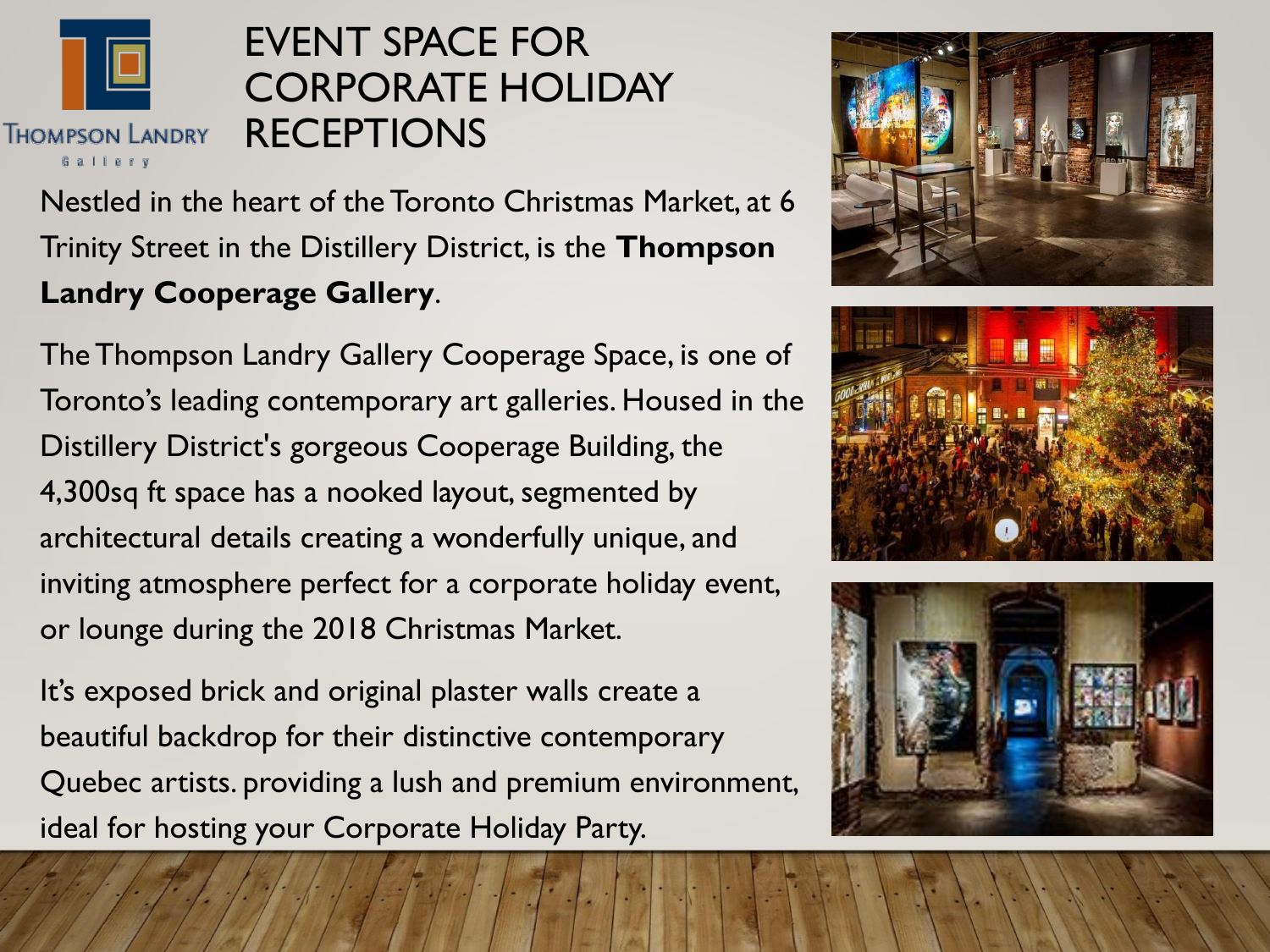

## THE EVENT SPACE



Outfitted with a finishing kitchen a Bose ambient sound system and contemporary furniture, the Gallery is appropriate for many types of functions, including: beautiful seated dinners, cocktail receptions, corporate gatherings and meetings, business launches and conferences, wedding ceremonies and private celebrations.



Separated into three distinct spaces with a casual flow in between, the Cooperage Gallery is ideal for larger events with the need for multiple functions. With the main room overlooking the District's Trinity Square and ideally located on the main street, your guests are exposed to the history and beauty of the Distillery District.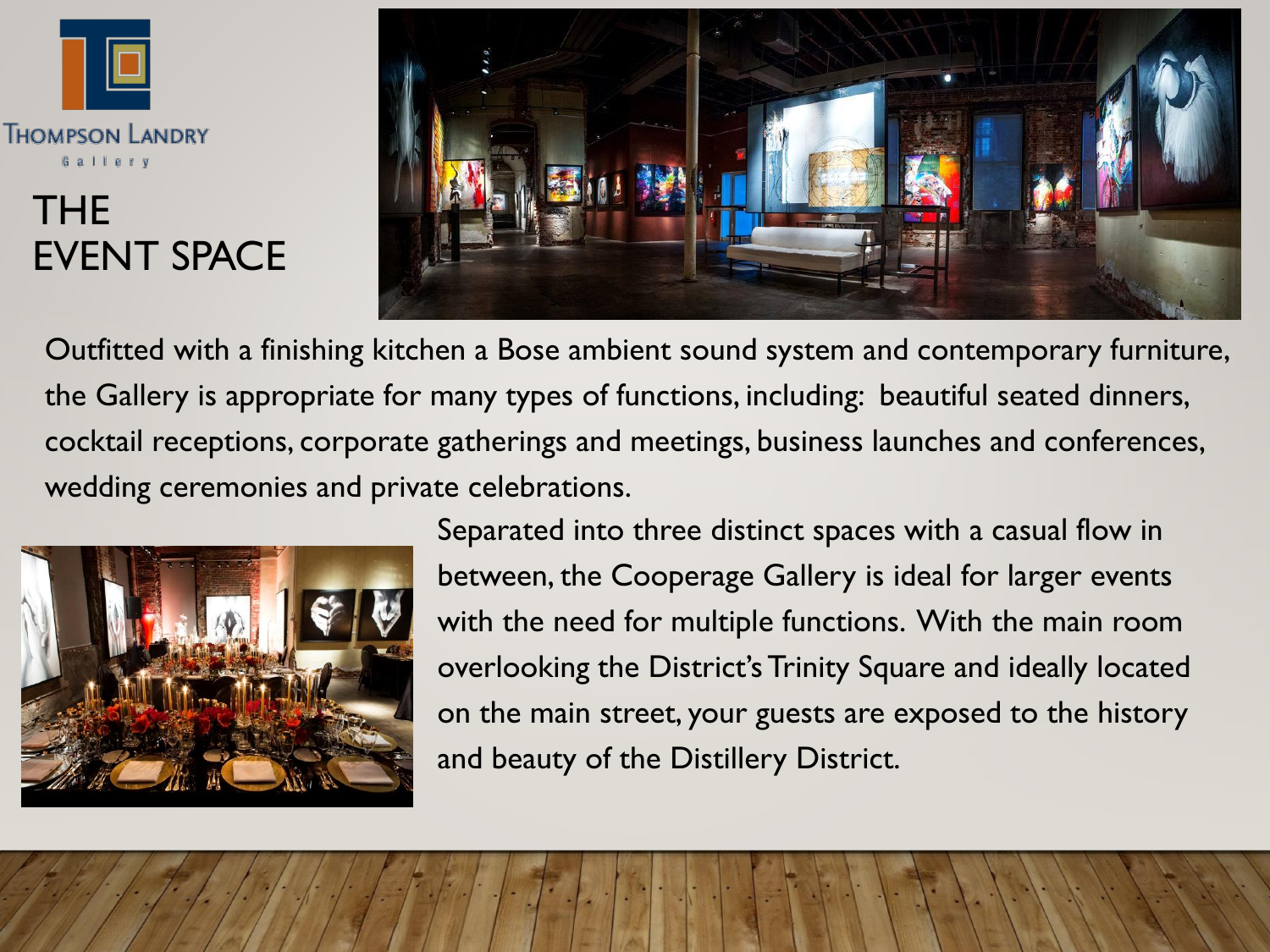